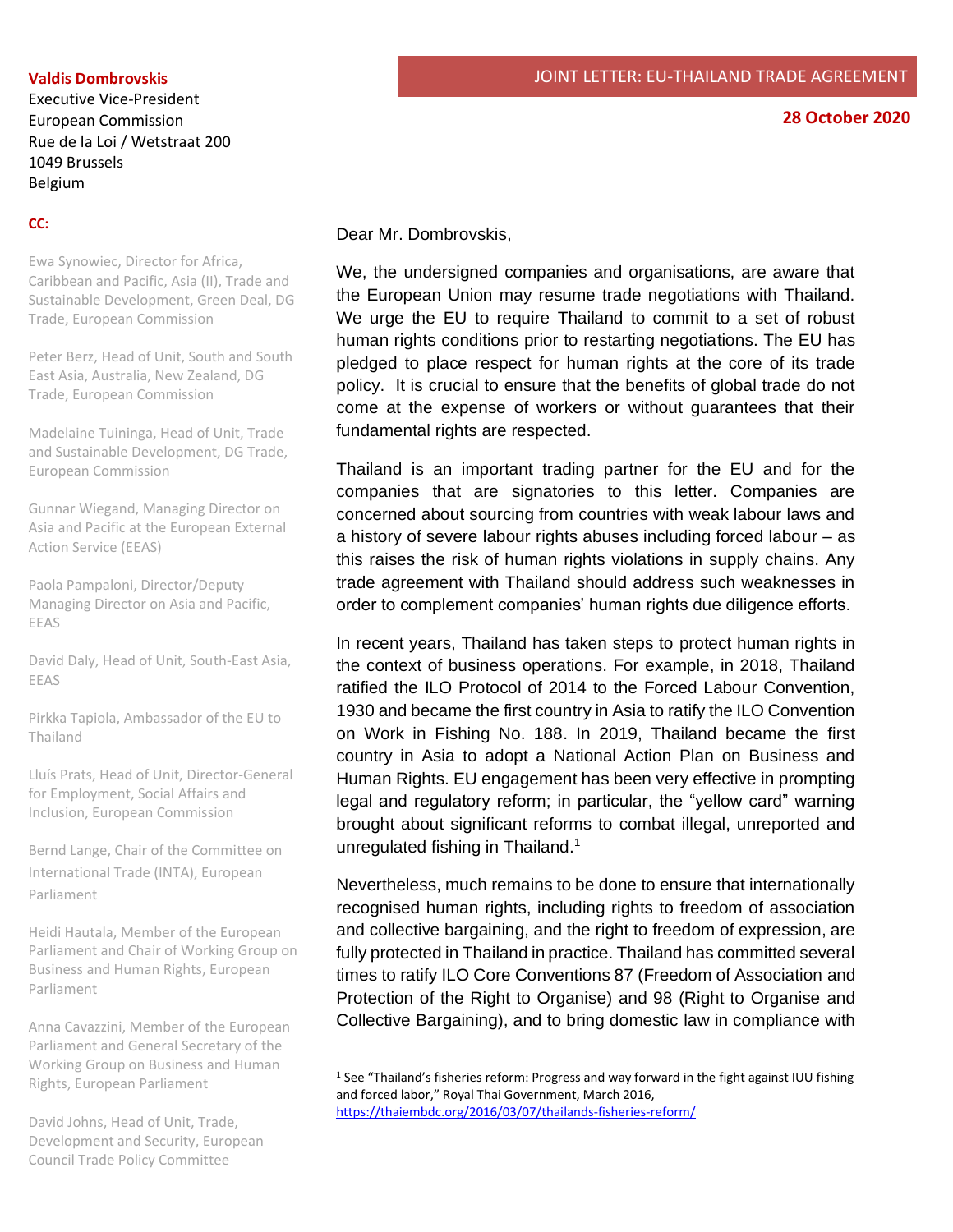H.E. Prayut Chan-o-cha, Prime Minister of Thailand, Government of Thailand

H.E. Jurin Laksanawisit, Deputy Prime Minister, and Minister of Commerce, Government of Thailand

H.E. Don Pramudwinai, Minister of Foreign Affairs, Government of Thailand

H.E. Suchart Chomklin, Minister of Labour, Government of Thailand

Mr. Apinya Sujarittanan, Director General, Department of Labour Protection and Welfare (DLPW), Ministry of Labour, Government of Thailand

Mr. Auramon Supthawetthum, Director-General of the Department of Trade Negotiations, Government of Thailand

Ms. Chihoko Asada-Miyakawa, Regional Director, ILO Regional Office for Asia and the Pacific

### **Signatories:**

amfori ALDI Nord ALDI SOUTH Group Co-op Euro Coop - European Community of Consumer Co-operatives Global Tuna Alliance John Lewis Partnership Lidl Great Britain Nestlé Princes Limited Sainsbury's Seafood Ethics Action (SEA) Alliance SOK Tesco PLC World Wise Foods

them. However, despite these commitments, Thailand remains one of the three countries in Southeast Asia that have not ratified either of these conventions.<sup>2</sup>

Thai law explicitly bans non-Thai citizens from the right to form trade unions and prohibits all state enterprise employees from striking, among many other shortcomings. The discrimination in the law is particularly problematic in migrant-dominated labour sectors, such as seafood processing and fishing, as the industries are effectively barred from unionising. It also shows that political will to truly protect worker rights is lacking. Furthermore, workers and other civil society advocates, have been charged with criminal and civil offences, typically defamation, to intimidate and silence those who report or publicise labour abuses.

Throughout the past 20 years, the ILO Committee on Freedom of Association (CFA) has investigated a large number of cases and complaints involving Thailand and has repeatedly made recommendations for labour law reform.<sup>3</sup> Draft legislation has been developed to replace or reform two key labour laws, however it does not adequately implement the recommendations from the CFA or representative trade unions in the country. Thus, the Thai government has been on notice for more than two decades to ratify ILO conventions and undertake needed labour law reform.

These issues present serious risks for current and potential buyers of goods and products from Thailand who want to fulfil their responsibility to respect human rights. As corporations are increasingly expected to carry out human rights due diligence in global supply chains, particularly by EU member states and at the EU level, national legal frameworks that violate ILO core labour standards and other basic human rights are problematic. Weak and discriminatory labour laws mean that companies will need to invest greater time and resources into mitigating risk and remedying abuse.

<sup>3</sup> For all complaints on Thailand, see

<sup>2</sup> For ratification by country, see

[https://www.ilo.org/dyn/normlex/en/f?p=NORMLEXPUB:11001:0::NO:](https://www.ilo.org/dyn/normlex/en/f?p=NORMLEXPUB:11001:0::NO)::

<https://www.ilo.org/dyn/normlex/en/f?p=1000:20030::FIND:NO:::>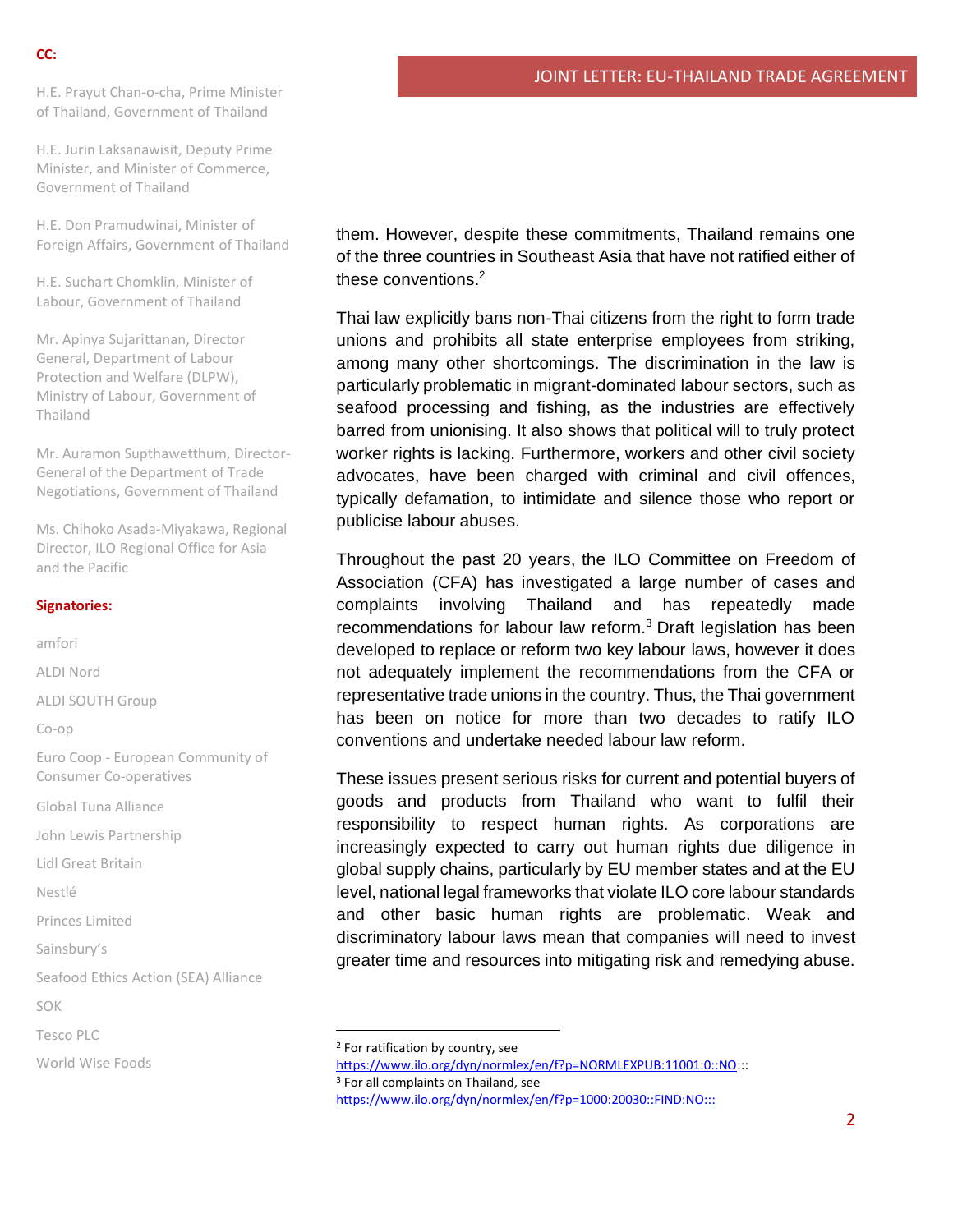#### **Signatories:**

Akava - Confederation of Unions for Professional and Managerial Staff in Finland

Anti-Slavery International

Asian Forum for Human Rights and Development (FORUM-ASIA)

Be Slavery Free

Business & Human Rights Resource Centre (BHRRC)

Central Organisation of Finnish Trade Unions (SAK)

Ethical Trading Initiative (ETI)

Finnish Confederation of Professionals (STTK)

Finnish Industrial Union

Finnwatch, Finland

FishWise

Foundation for Education and Development (FED), Thailand

Freedom Fund

Freedom United

Global Labor Justice – International Labor Rights Forum (GLJ-ILRF)

Human Rights and Development Foundation (HRDF), Thailand

Human Rights Watch

Humanity United Action

Lawyers' Rights Watch Canada

MAP Foundation, Thailand

Migrant Working Group (MWG), Thailand

Migrant Worker Rights Network (MWRN), Thailand

Oxfam

Pro Ethical Trade Finland

Serve the People Association (SPA), Taiwan

State Enterprise Workers' Relations Confederation (SERC), Thailand

Thai Labour Solidarity Committee (TLSC)

Trade Union Pro, Finland

Trade Union for the Public and Welfare Sectors JHL, Finland

Verité

The Covid-19 pandemic has further highlighted the importance of making supply chains more transparent and sustainable. Changes in global demand resulting from the pandemic have put new pressures on suppliers and have impacted working conditions. In this context, workers' organisations are key stakeholders for companies carrying out due diligence efforts with their suppliers in Thailand and elsewhere. It is therefore crucial that workers' rights to freedom of association and collective bargaining are fully respected to ensure clear and legitimate channels for communication between employees and employers during these challenging times.

Given Thailand's track record, the EU must require, as part of the prenegotiating phase, a clearly defined, enforceable and time-bound roadmap for Thailand to undertake the following legal reforms before trade negotiations are restarted.

- 1. Ratify ILO Convention No. 87 on Freedom of Association and Protection of the Right to Organise and Convention No. 98 on the Right to Organise and Collective Bargaining and bring domestic labour laws in compliance with these conventions.
- 2. Reform the Labour Relations Act and the State Enterprise Labour Relations Act to allow all workers, without distinction, the right to organise, to collectively bargain, and to strike, with legal protection.
- 3. Decriminalise defamation under both the Penal Code and Computer Crimes Act and enact anti-Strategic Litigation Against Public Participation (SLAPP) legislation to ensure that workers and human rights defenders are not subjected to criminal or civil liability for exercising rights to freedom of expression and speaking out about labour rights abuse.
- 4. Ensure that trade unions and worker organisations have a significant and meaningful role in monitoring the implementation of new laws.

# Sincerely,

The following signatories: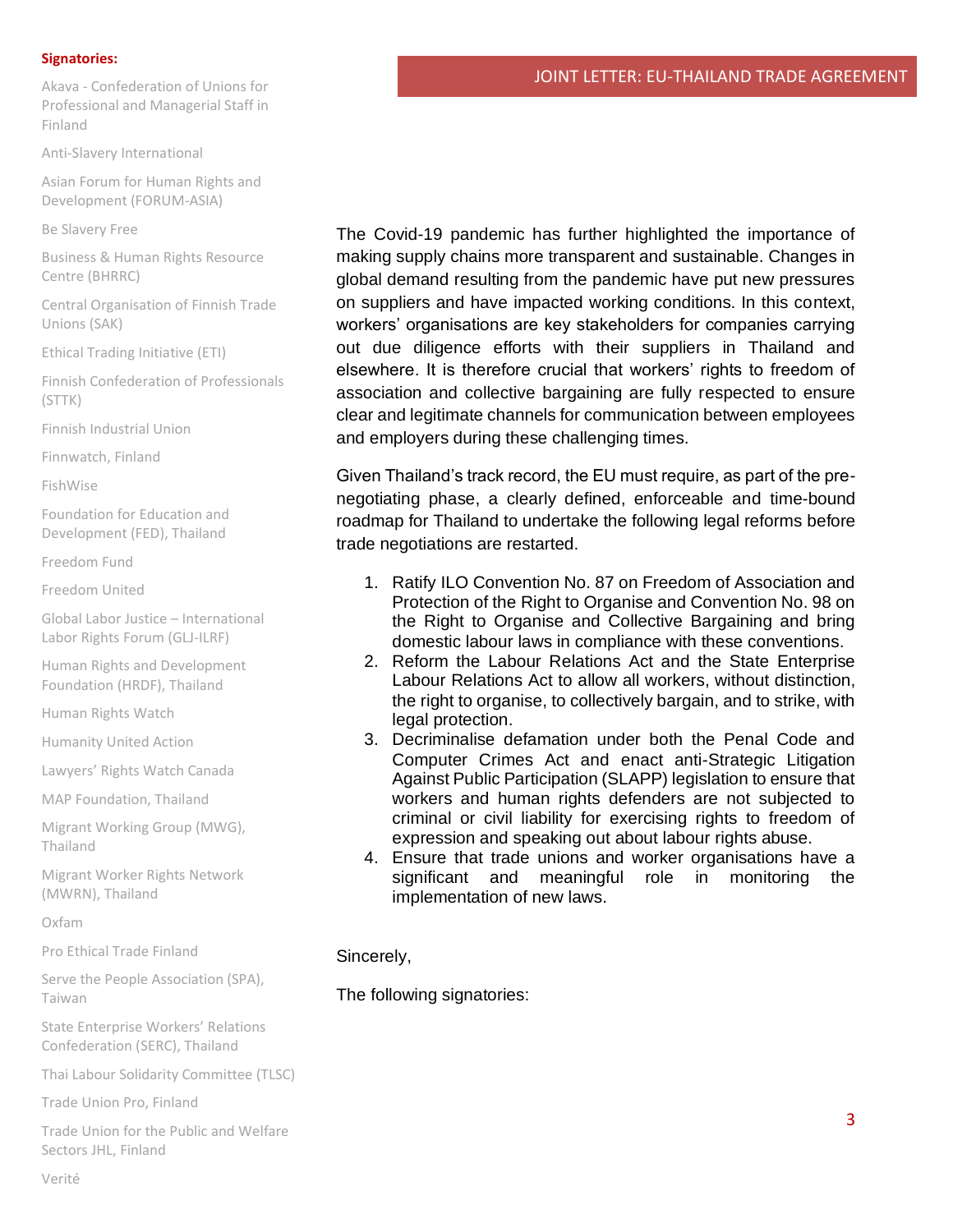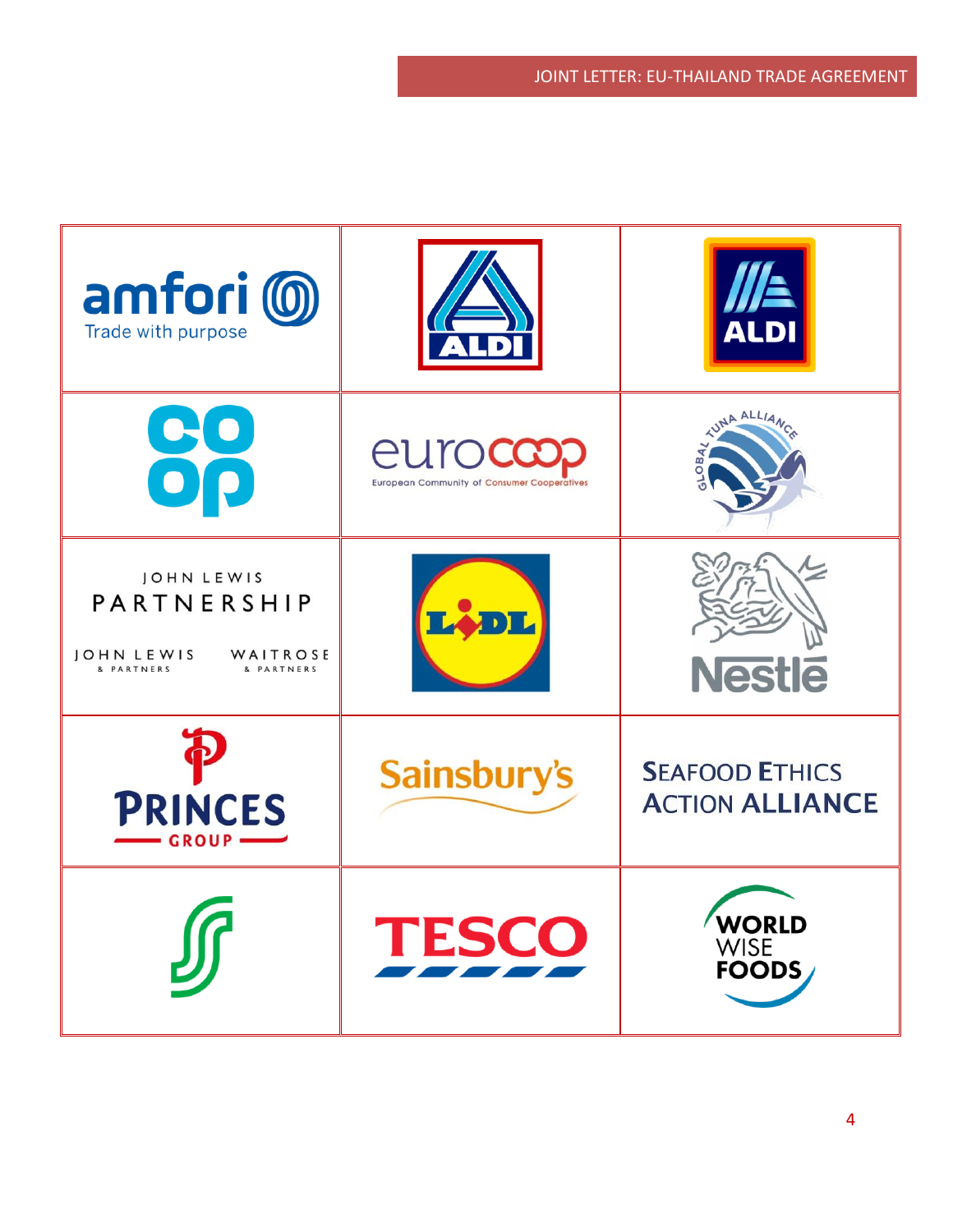| Akava                                                                                              | <b>H<sup>umo</sup> anti-<br/>Kumo slavery</b>                      | <b>FORUM-ASIA</b>                                                                                                      |
|----------------------------------------------------------------------------------------------------|--------------------------------------------------------------------|------------------------------------------------------------------------------------------------------------------------|
| <b>BE SLAVERY FREE</b>                                                                             | KE<br><b>Business &amp; Human Rights</b><br><b>Resource Centre</b> | <b>SAK</b>                                                                                                             |
| <b>Ethical</b><br><b>Trading</b><br><b>Initiative</b><br>For workers' rights. For better business. | ST<br>TK                                                           | <b>Industrial</b><br>union                                                                                             |
| <b>Finnwatch</b>                                                                                   | FISH &                                                             | Foundation for Education<br>and Development                                                                            |
| THE FREEDOM FUND                                                                                   | <b>FREEDOMUNITED</b><br>LET'S END MODERN SLAVERY TOGETHER          | <b>GLOBAI</b><br><b>LABOR</b><br><b>JUSTICE</b><br>ILRF<br><b>INTERNATIONAL</b><br><b>LABOR RIGHTS</b><br><b>FORUM</b> |